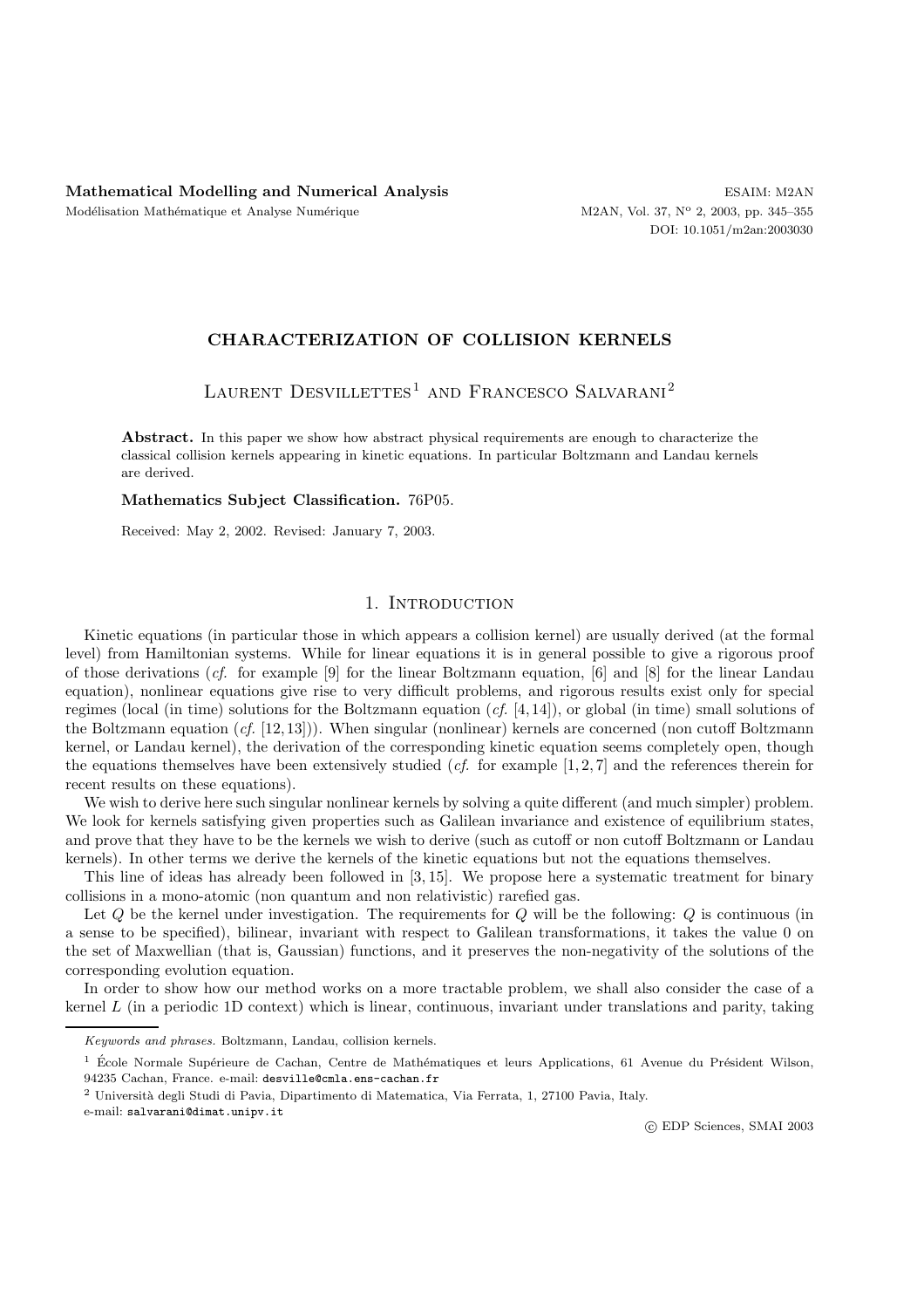the value 0 on the constant functions, and conserving the non-negativity (of the solution of the related evolution equation).

The assumptions of the nonlinear case and the corresponding conclusions are given in a precise way in the following theorem:

### **Theorem 1.** *Let*

$$
Q: \mathcal{S}(\mathbb{R}^n) \times \mathcal{S}(\mathbb{R}^n) \to C_{\text{temp}}^{\infty}(\mathbb{R}^n) = C^{\infty}(\mathbb{R}^n) \cap \mathcal{S}'(\mathbb{R}^n)
$$

*be an operator such that:*

- (1) Q is bilinear and continuous from  $\mathcal{S}(\mathbb{R}^n) \times \mathcal{S}(\mathbb{R}^n)$  to  $C_{\text{temp}}^{\infty}(\mathbb{R}^n)$ ;<br>(2) Q is invariant under translations, that is  $\Omega \circ \tau = \tau$ ,  $\Omega$  or  $\Omega$  for all
- (2) Q is invariant under translations, that is  $Q \circ \tau_h = \tau_h \circ Q$  for all  $h \in \mathbb{R}^n$  *(where*  $\tau_h \varphi(x) = \varphi(x+h)$ *)*;
- (3) Q *is invariant under rotations (and orthogonal symmetries), that is*  $Q \circ \Gamma_R = \Gamma_R \circ Q$ , where  $\Gamma_R \varphi(x) =$  $\varphi(Rx)$ *, for all*  $R \in O(n, \mathbb{R})$ *;*
- (4)  $Q(M_{u,T}, M_{u,T})=0$ , where  $M_{u,T}$  is the Maxwellian function of arbitrary mean velocity  $u \in \mathbb{R}^n$  and *temperature*  $T > 0$ *:*

$$
M_{u,T}(v) = \frac{1}{(2\pi T)^{n/2}} e^{-|v-u|^2/2T};
$$

(5) *for all*  $f, g \in \mathcal{S}(\mathbb{R}^n)$ ,  $v_0 \in \mathbb{R}^n$ , such that  $f, g \geq 0$  *on*  $\mathbb{R}^n$  *and*  $f(v_0) = 0$ *, one has*  $Q(f, g)(v_0) \geq 0$ *.* 

*Then the operator* Q *is a Boltzmann–Landau operator in the following sense:*

$$
Q(f,g)(v) = \langle K(x,y,v), f(x)g(y) \rangle_{x,y},
$$

*where* K *is a distribution of the form*

$$
K(x, y, v) = \delta_{|x-y|=|x+y-2v|} Pf\left(\frac{\mu\left(|\frac{x+y}{2}-v|, \arccos\left(\frac{x+y-2v}{|x+y-2v|}\cdot\frac{x-y}{|x-y|}\right)\right)}{1-\frac{x+y-2v}{|x+y-2v|}\cdot\frac{x-y}{|x-y|}}\right),\tag{1}
$$

*and where*  $\mu$  *is a positive measure which is even and*  $2\pi$ -periodic *in the second variable.* 

Note that the standard form of the Boltzmann–Landau operator (that is, the sum of a (non-cutoff) Boltzmann operator and a Landau operator, *cf.* [5] and the references therein for example) is easily obtained from equation (1) by making changes of variables.

We detail those changes of variables in dimension 2. Defining the variables  $\rho \in \mathbb{R}_+$ ,  $\theta \in \mathbb{R}/2\pi\mathbb{Z}$  and  $v_* \in \mathbb{R}^2$  by

$$
x = \frac{v + v_*}{2} + \rho R_{\theta} \left( \frac{v - v_*}{2} \right),
$$
  

$$
y = \frac{v + v_*}{2} - \rho R_{\theta} \left( \frac{v - v_*}{2} \right),
$$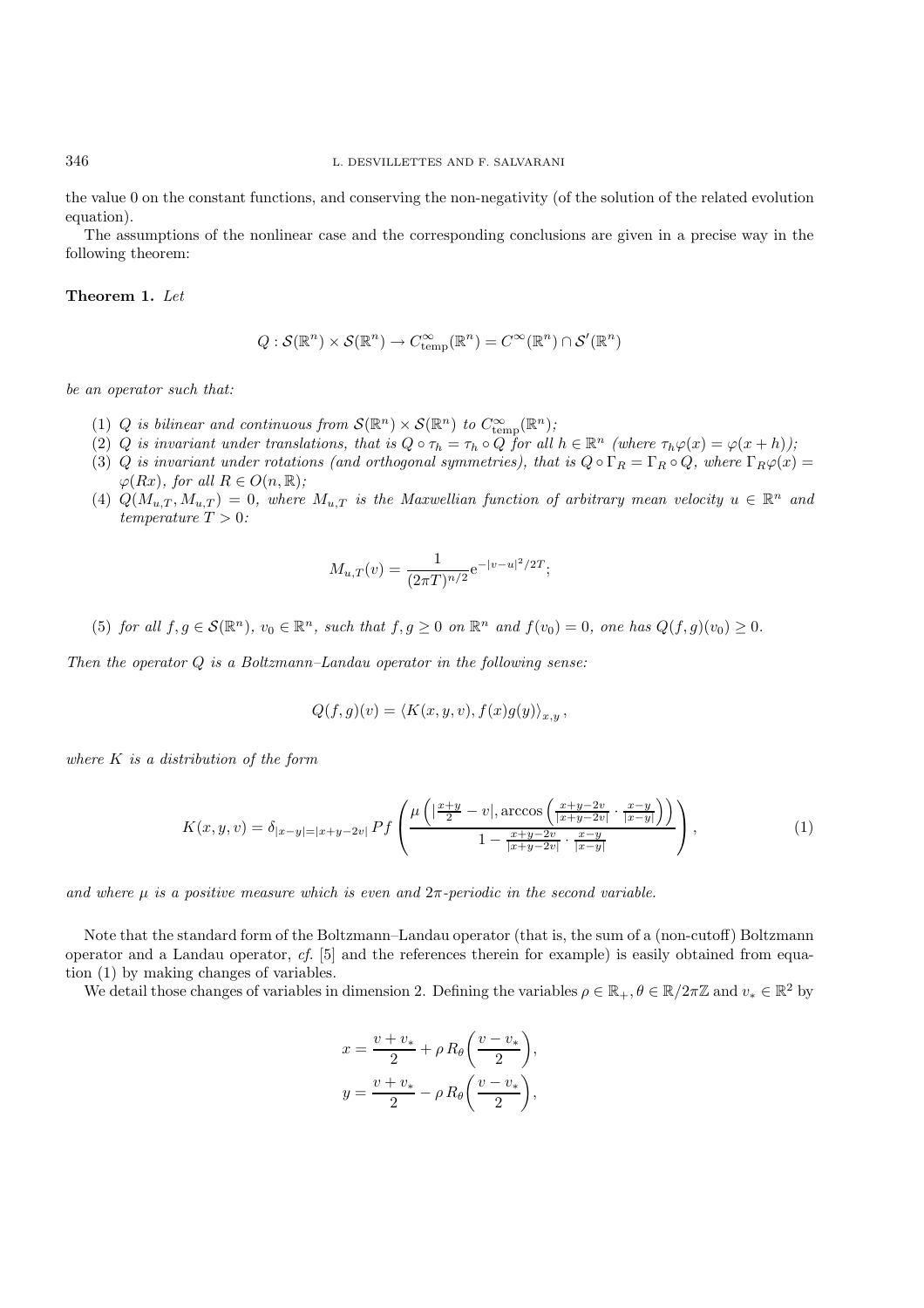we get

$$
Q(f,g)(v) = \left\langle \delta_{\rho=1} Pf \left( \frac{\mu\left(\frac{|v-v_*|}{2}, \theta\right)}{1 - \cos\theta} \right) \rho |v-v_*|^2, f\left(\frac{v+v_*}{2} + \rho R_{\theta}\left(\frac{v-v_*}{2}\right)\right) \right\rangle
$$
  
 
$$
\times g\left( \frac{v+v_*}{2} - \rho R_{\theta}\left(\frac{v-v_*}{2}\right) \right) \right\rangle_{\rho, \theta, v_*}
$$
  
= 
$$
\left\langle Pf \left( \frac{\mu\left(\frac{|v-v_*|}{2}, \theta\right)}{1 - \cos\theta} \right) |v-v_*|^2, f\left(\frac{v+v_*}{2} + R_{\theta}\left(\frac{v-v_*}{2}\right)\right) \right\rangle
$$
  
 
$$
\times g\left( \frac{v+v_*}{2} - R_{\theta}\left(\frac{v-v_*}{2}\right) \right) \right\rangle_{\theta, v_*}.
$$

This is the usual form of the Boltzmann–Landau operator.

Note that the Landau part of the operator corresponds to the atomic part of  $\mu$  in  $(\cdot, 0)$ , whereas if  $\mu = \theta^2 \nu$ , one recovers the formula for the "regular" Boltzmann operator:

$$
Q(f,g)(v) = \int_{v_* \in \mathbb{R}^2} \int_{\theta \in ]-\pi,\pi[} \left[ f\left(\frac{v+v_*}{2} + R_{\theta}\left(\frac{v-v_*}{2}\right)\right) \times g\left(\frac{v+v_*}{2} - R_{\theta}\left(\frac{v-v_*}{2}\right)\right) - f(v) g(v_*) \right] |v - v_*|^2 \frac{\theta^2}{1 - \cos\theta} d\nu \left[ \frac{|v - v_*|}{2}, \theta \right].
$$

We now comment assumptions 1 to 5.

The first part of assumption 1 (bilinearity of the operator) is related to the fact that only binary collisions are taken into account, and that no quantum effects such as Pauli's exclusion principle are assumed.

The second part of assumption 1 is not directly related to physics. It is a very weak assumption of continuity which allows to eliminate "pathological" kernels. Note that the continuity from  $C_c(\mathbb{R}^n) \times C_c(\mathbb{R}^n)$  to  $C(\mathbb{R}^n)$ would be a much stronger assumption, which would not be satisfied by classical kernels such as Landau's kernel or the non cutoff Boltzmann kernel.

Assumptions 2 and 3 express the Galilean invariance. Their replacement by the invariance with respect to the Lorentz group should lead to the relativistic collision kernels.

Assumption 4 ensures that the Maxwellian functions are equilibria for our kernel. The choice of different functions (such as the Fermi–Dirac) could lead to different kernels (such as the Boltzmann kernel with Pauli exclusion term).

Assumption 5 means, through the maximum principle, that for any  $g \ge 0$ ,  $f_0 \ge 0$ , the solution f of

$$
\partial_t f = Q(f, g), \qquad f(0) = f_0
$$

should remain nonnegative. We use however this formulation since we want to work only on the operator and not on the equation (which is not necessarily well posed under the rather not stringent conditions of smoothness imposed by assumption 1).

In Section 2, we deal with a simpler problem, in a linear context. Then, we prove Theorem 1 in Section 3. Finally, we give in Section 4 a typical counterexample.

## 2. The linear case

In order to show how our ideas work, we start with a brief study of a much simpler problem, namely that of the linear Boltzmann kernel in a periodic setting.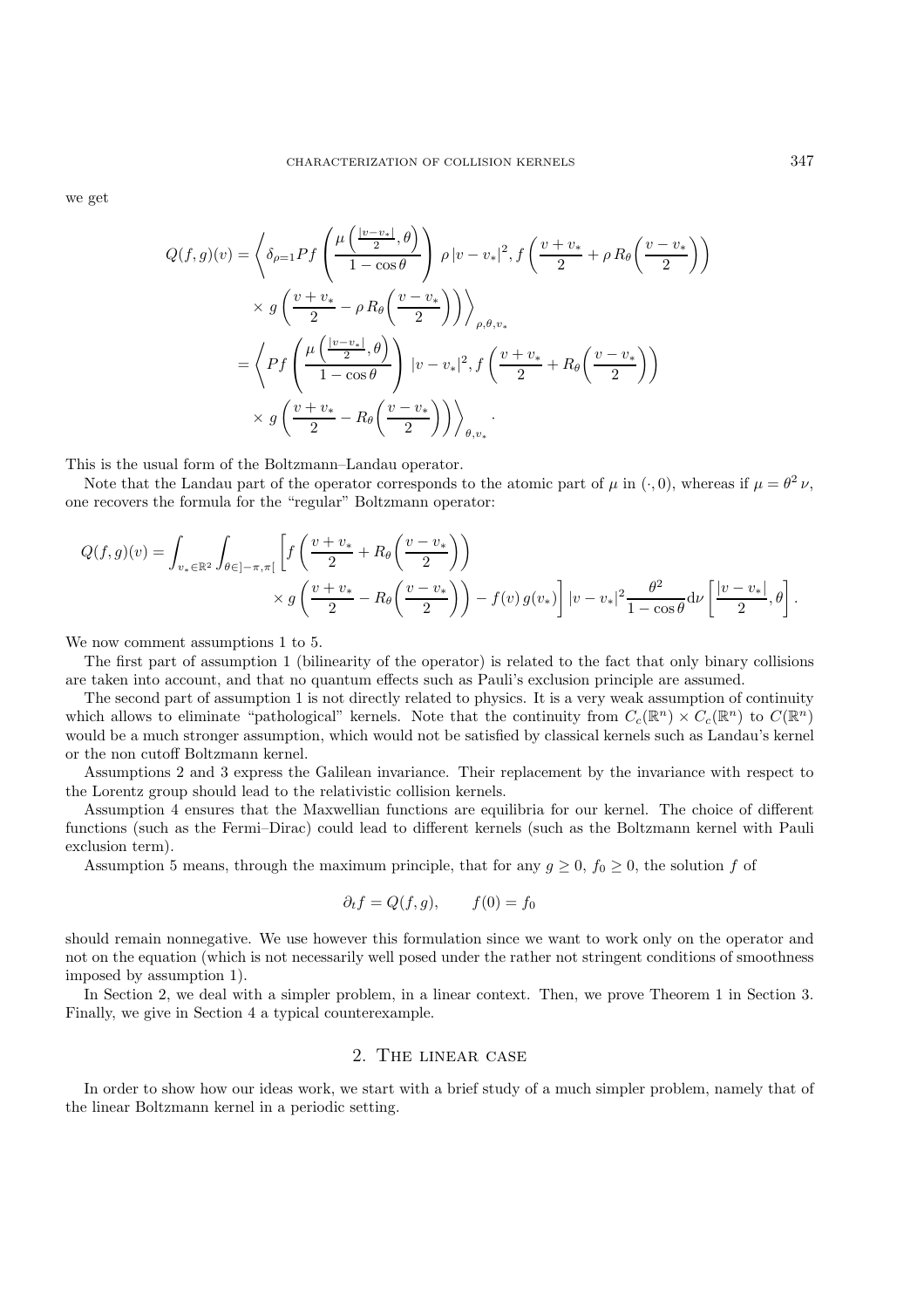We prove in this section the

**Theorem 2.** Let  $C_p^{\infty}(\mathbb{R})$  be the space of  $C^{\infty}$ ,  $2\pi$ -periodic functions defined on  $\mathbb{R}$ , and

$$
L: C_p^{\infty}(\mathbb{R}) \to C_p^{\infty}(\mathbb{R}),
$$

*be an operator such that:*

- (1) L is linear and continuous from  $C_p^{\infty}(\mathbb{R})$  to  $C_p^{\infty}(\mathbb{R})$ ;<br>(2) L is invariant under translation, that is  $I \circ \tau = \tau$ .
- (2) L *is invariant under translation, that is*  $L \circ \tau_h = \tau_h \circ L$  *for all*  $h \in \mathbb{R}$ *;*
- (3) L *is invariant under parity, that is*  $L \circ P = P \circ L$ *, where* P *is the parity operator:*  $P\varphi(x) = \varphi(-x)$ *;*<br>(4)  $L1 = 0$ *;* (4)  $L1 = 0;$ <br>(5) for all
- (5) *for all*  $f \in C_p^{\infty}(\mathbb{R})$  *and*  $x_0 \in \mathbb{R}$  *such that*  $f \ge 0$  *and*  $f(x_0) = 0$ *, one has*  $(Lf)(x_0) \ge 0$ *.*

*Then the operator* L *can be written as*

$$
Lf(x) = \int \frac{f(x+y) - f(x) - \sin y f'(x)}{\sin^2 y} d\mu(y) + \lambda f''(x),
$$

*where*  $\lambda > 0$ ,  $\mu$  *is a nonnegative*  $2\pi$ -periodic and even measure such that  $\mu({0}) = 0$ , and the integral is taken *over a period.*

*The converse statement also holds: the operator* L *defined above satisfies assumptions 1 to 5.*

*Proof.* We begin by writing the operator L in integral form. This can be done thanks to a variant of Schwartz' kernel theorem (*cf.* [11], p. 128):

**Proposition 3.** To each linear continuous map L from  $C_p^{\infty}(\mathbb{R})$  to  $C_p^{\infty}(\mathbb{R})$  corresponds a (unique) kernel  $K \in \mathcal{D}'(\mathbb{R} \times \mathbb{R})$  (engre of  $2\pi$ -periodic distributions with respect to both variables) such  $\mathcal{D}'_p(\mathbb{R} \times \mathbb{R})$  *(space of*  $2\pi$ -periodic distributions with respect to both variables) such that

$$
\langle Lf, \varphi \rangle = \langle K, \varphi \otimes f \rangle
$$

*for all*  $f, \varphi \in C_p^{\infty}(\mathbb{R})$ *.* 

We now translate assumptions 2 to 5 in this formalism. It is clear that  $K$  satisfies

2'.

$$
K(x+h, y+h) = K(x, y) \quad \text{for all} \quad h \in \mathbb{R},
$$

3'.

$$
K(-x, -y) = K(x, y),
$$

4'.

 $\langle K, \varphi \otimes 1 \rangle = 0$  for all  $\varphi \in C_p^{\infty}(\mathbb{R}),$ 

5'.

$$
(\sin(y - x_0))^2 K(x_0, y) \ge 0.
$$

Note that for 5', we use the fact that  $(\sin(-x_0))^2 \varphi$  is a nonnegative function taking the value 0 at point  $x_0$ as soon as  $\varphi$  is nonnegative.

Thanks to assumption 2', we can find k in  $\mathcal{D}'_p(\mathbb{R})$  such that

$$
K(x,y) = k(x - y),
$$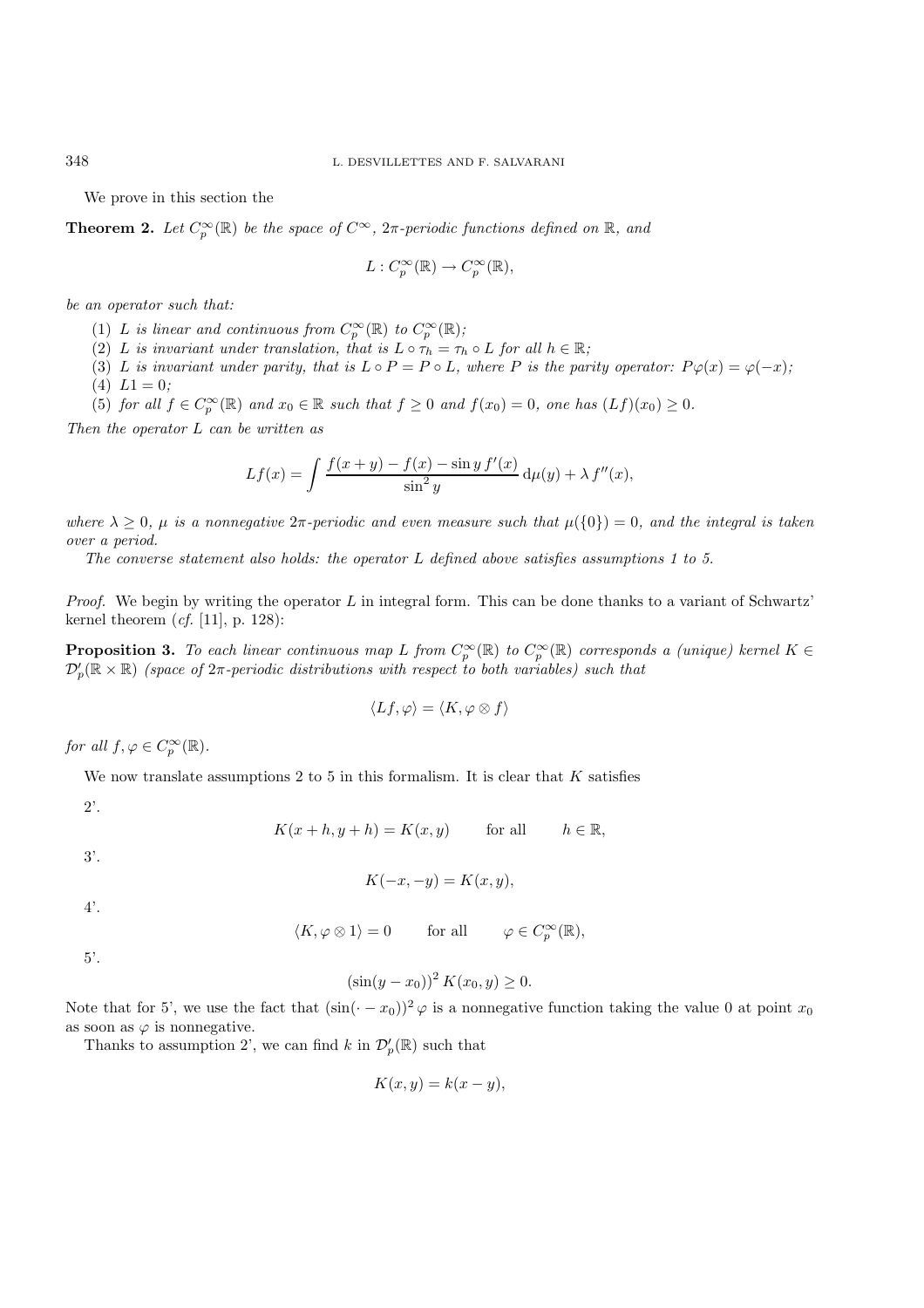and assumptions 3' to 5' become

3".

4".

$$
k(-x) = k(x),
$$

$$
\langle k, 1 \rangle = 0,
$$

5".

$$
(\sin(\cdot))^2 k \ge 0.
$$

We then use the (classical)

**Proposition 4.** *Let*  $k \in \mathcal{D}'_p(\mathbb{R})$  *be such that*  $(\sin(\cdot))^2$   $k \geq 0$ *. Then* 

$$
k(x) = Pf\left(\frac{\mu(x)}{(\sin x)^2}\right) + a\,\delta_0(x) + b\,\delta'_0(x),
$$

*where*  $\mu$  *is a nonnegative*  $2\pi$ -*periodic measure, and*  $a, b \in \mathbb{R}$ *.* 

*Here, since we are in the context of*  $2\pi$ -periodic distributions,  $\delta_0$ ,  $\delta'_0$  denote the  $2\pi$ -periodicized versions of the *Dirac mass at* 0 *and its derivative. Moreover, the finite part*  $Pf\left(\frac{\mu(x)}{(\sin x)^2}\right)$  is defined by the formula

$$
\left\langle Pf\left(\frac{\mu(x)}{(\sin x)^2}\right), \varphi \right\rangle = \int \frac{\varphi(x) - \varphi(0) - \sin x \varphi'(0)}{(\sin x)^2} d\mu(x),
$$

*the integral being taken on one period.*

*Proof.* We use the decomposition

$$
\langle k, \varphi \rangle = \langle k, 1 \rangle \varphi(0) + \langle k, \sin x \rangle \varphi'(0) + \left\langle (\sin x)^2 k(x), \frac{\varphi(x) - \varphi(0) - \sin x \varphi'(0)}{(\sin x)^2} \right\rangle,
$$

and denote  $\mu(x) = (\sin x)^2 k(x)$ ,  $a = \langle k, 1 \rangle$  and  $b = -\langle k, \sin x \rangle$ . But this is a nonnegative distribution, and therefore a nonnegative measure. therefore a nonnegative measure.

Using Proposition 4, we get

$$
k(x) = Pf\left(\frac{\mu(x)}{(\sin x)^2}\right) + a\,\delta_0(x) + b\,\delta'_0(x).
$$

Assumption 4" ensures that  $a = 0$ .

Then, assumption 3" gives  $b = 0$  and  $\mu(x) = \mu(-x)$ . Indeed, assumption 3" implies that for all  $\varphi \in C_p^{\infty}(\mathbb{R})$ ,

$$
\int \frac{\varphi(x) - \varphi(0) - \sin x \varphi'(0)}{(\sin x)^2} [d\mu(x) - d\mu(-x)] = 2 b \varphi'(0).
$$

Then, for any  $\psi \in C_p^{\infty}(\mathbb{R})$ , we use  $\varphi(x) = (\sin x)^2 \psi(x)$ , and get

$$
\int \psi(x) \left[ d\mu(x) - d\mu(-x) \right] = 0.
$$

Therefore,  $\mu(x) = \mu(-x)$  and  $b = 0$ .

Writing  $\mu = 2\lambda \delta_0 + \nu$  with  $\nu({0}) = 0$ , we get the final form of operator L:

$$
Lf(x) = \int \frac{f(x + y) - f(x) - \sin y f'(x)}{(\sin y)^2} \, d\nu(y) + \lambda f''(x).
$$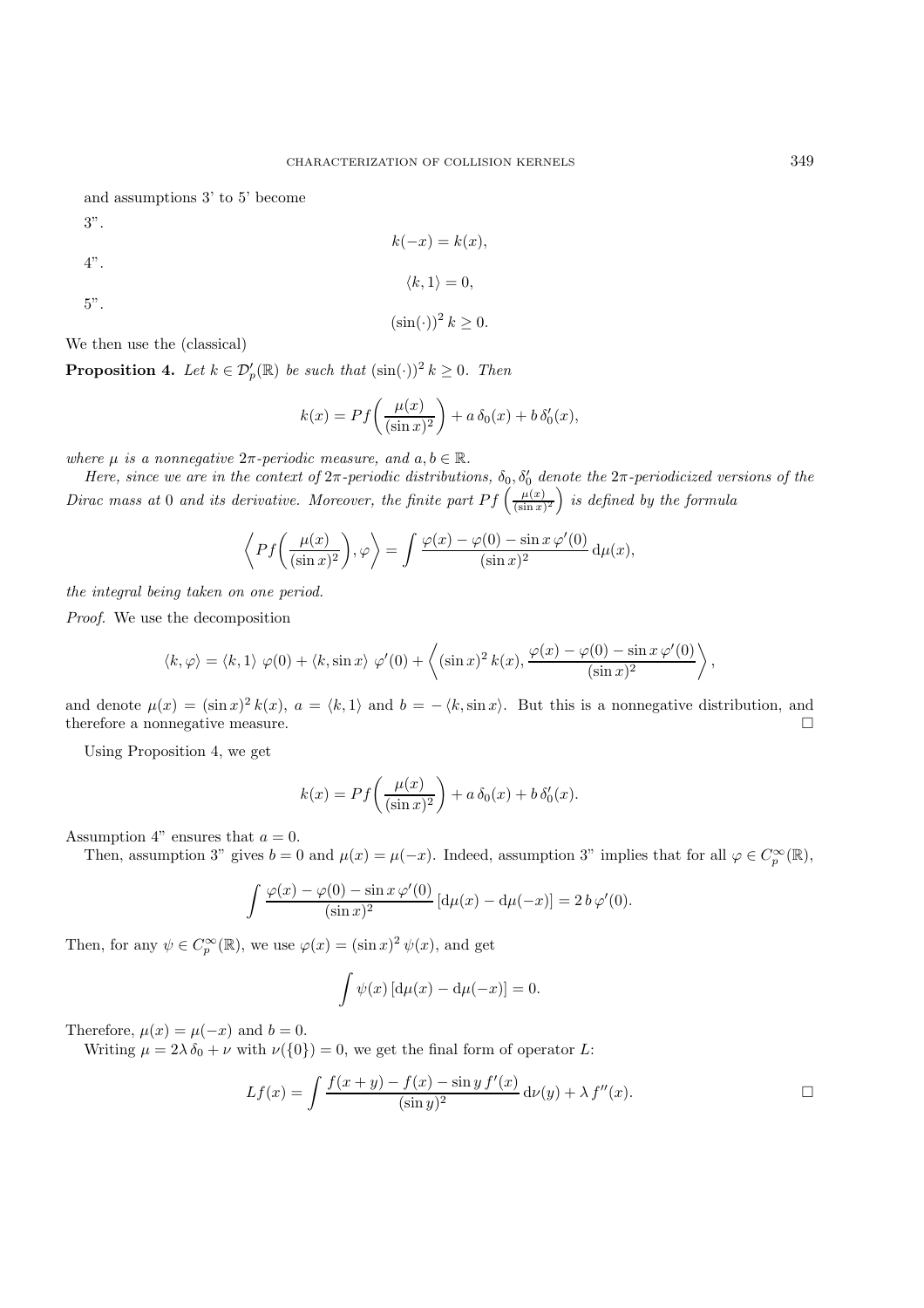#### 350 L. DESVILLETTES AND F. SALVARANI

### 3. Proof of the main theorem

We now turn to the proof of Theorem 1. We follow the guidelines of the linear case. Since we are interested in quadratic operators, we need a characterization theorem for such objects. The following lemma is a direct consequence of [10] (Chap. 1, Th. 7, p. 17):

**Lemma 1.** *Let*  $Q$  *be a continuous bilinear operator from*  $\mathcal{S}(\mathbb{R}^n) \times \mathcal{S}(\mathbb{R}^n)$  *to*  $C_{\text{temp}}^{\infty}(\mathbb{R}^n)$ *. Then, there exists a (unique)* kernal  $K \in \mathcal{S}'(\mathbb{R}^n \times \mathbb{R}^n)$  each that for all  $f \circ$  $(nnique) \text{ } kernel \text{ } K \in \mathcal{S}'(\mathbb{R}^n \times \mathbb{R}^n \times \mathbb{R}^n) \text{ } such \text{ } that \text{ } for \text{ } all \text{ } f, g, \varphi \in \mathcal{S}(\mathbb{R}^n),$ 

$$
\langle Q(f,g), \varphi \rangle = \langle K, f \otimes g \otimes \varphi \rangle \, . \tag{2}
$$

We now use assumptions 2 to 5 of Theorem 1 and Lemma 1. They imply that

2'.

$$
K(x+h, y+h, v+h) = K(x, y, v) \quad \text{for all} \quad h \in \mathbb{R}^n,
$$

3'.

$$
K(Rx, Ry, Rv) = K(x, y, v) \quad \text{for all} \quad R \in O(n, \mathbb{R}),
$$

4'.

$$
\langle K(x, y, v), M_{u,T}(x) M_{u,T}(y) \rangle_{x,y} = 0,
$$

5'.

$$
|x - v|^2 K(x, y, v) \ge 0.
$$

In order to get 5', it is enough to observe that thanks to 5, for all nonnegative functions  $f, g$  of  $\mathcal{S}(\mathbb{R}^n)$  and all  $v \in \mathbb{R}^n$  one has  $v \in \mathbb{R}^n$ , one has

$$
\langle K(x, y, v), |x - v|^2 f(x)g(y) \rangle_{x, y} \ge 0.
$$

Thanks to assumption 2', there exists  $k \in \mathcal{S}'(\mathbb{R}^n \times \mathbb{R}^n)$  such that

$$
K(x, y, v) = k(x - v, y - v).
$$

Then, assumptions 3' to 5' become

3".

$$
k(Rx, Ry) = k(x, y)
$$
 for all  $R \in O(n, \mathbb{R}),$ 

4".

$$
\langle k, M_{u,T}\otimes M_{u,T}\rangle =0,
$$

 $5$  .

$$
x|^2 k(x, y) \ge 0.
$$

 $|x|^2 k(x, y) \ge 0.$ <br>We now can perform the change of variables (of Jacobian  $2^n$ ):

$$
C: (a,b) \rightarrow (a-b, a+b),
$$

and consider the distribution  $k_1 = k \circ C$ . Assumptions 3" to 5" become  $3"$ 

$$
k_1(Ra, Rb) = k_1(a, b)
$$
 for all  $R \in O(n, \mathbb{R}),$ 

 $5$ "'.

 $4"$ 

$$
|a-b|^2 k_1(a,b) \ge 0.
$$

 $\langle k_1(a, b), e^{-\lambda |b|^2 - \lambda |a - u|^2} \rangle = 0$  for all  $\lambda > 0, u \in \mathbb{R}^n$ ,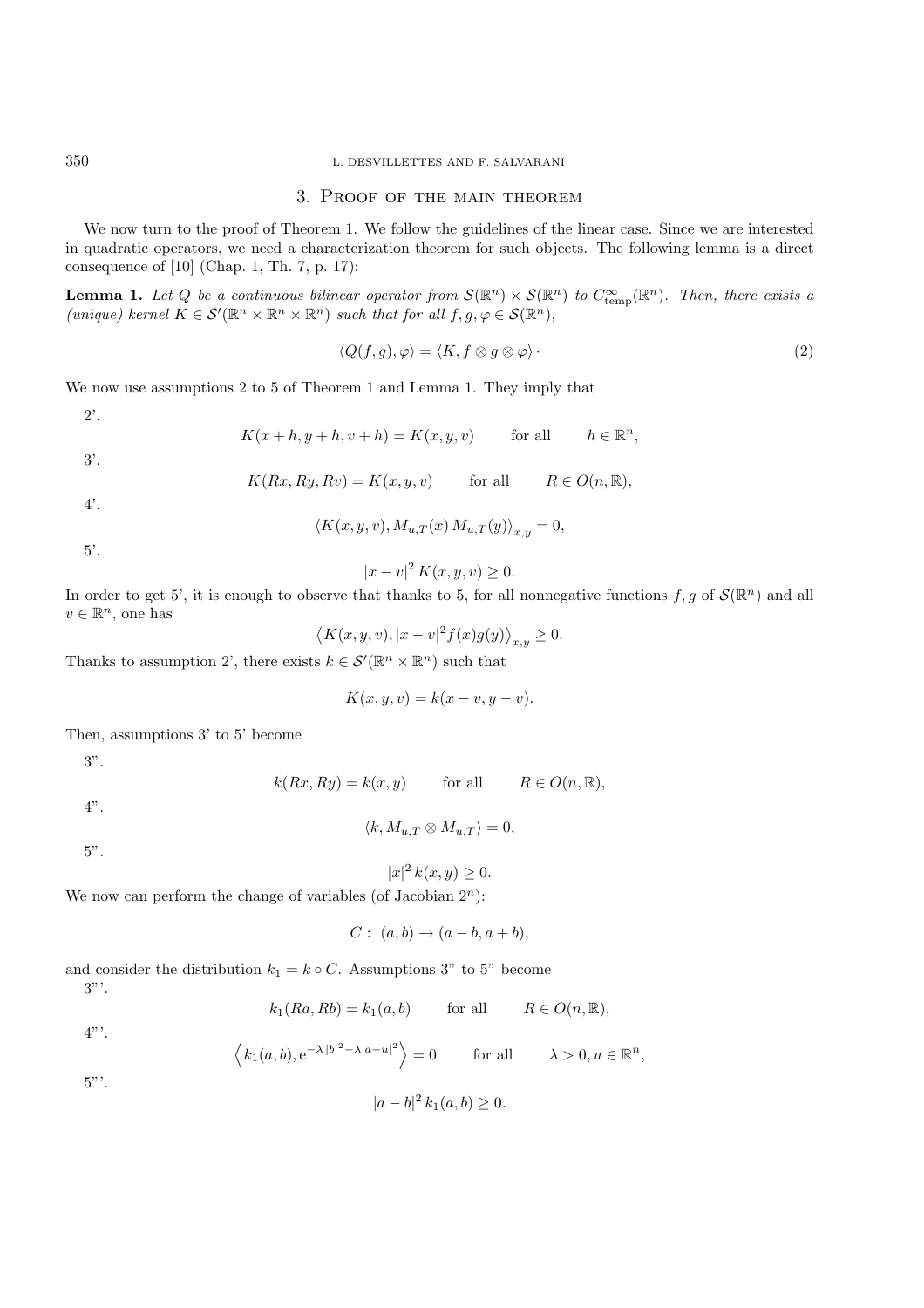**Lemma 2.** *If*  $F \in \mathcal{S}'(\mathbb{R}^n)$  *and* 

$$
\left\langle F, e^{-\beta|\cdot -u|^2} \right\rangle = 0
$$

*for all*  $\beta > 0$  *and*  $u \in \mathbb{R}^n$ *, then*  $F = 0$ *.* 

*Proof.* We note that

$$
\langle F * e^{-\beta |\cdot - u|^2} \rangle = \left( F * e^{-\beta |\cdot|^2} \right) (u),
$$

so that for all  $\beta > 0$ ,  $F * e^{-\beta | \cdot |^2} = 0$ . We conclude by letting  $\beta$  go to infinity.

**Lemma 3.** *If*  $F \in \mathcal{S}'(\mathbb{R}^n)$  *and* 

$$
\left\langle F, e^{-\beta |x|^2} \right\rangle = 0
$$

*for all*  $\beta > 0$ *, then*  $\langle F, \phi \rangle = 0$  *for all radial function*  $\phi$  *in*  $\mathcal{S}(\mathbb{R}^n)$ *.* 

*Proof.* Note that it is enough to prove this result for  $F \in \mathcal{S}(\mathbb{R}^n)$ , since the property verified by F is stable by convolution and multiplication by any (centered) Gaussian function.

Then, we take the derivative of the formula  $\langle F, e^{-\beta |x|^2} \rangle = 0$  with respect to  $\beta$ , and get that for all  $k \in \mathbb{N}$ ,  $\beta > 0, \langle F, |x|^{2k} e^{-\beta |x|^2} \rangle = 0$ . It remains to use the density of polynomials in  $L^2(\mathbb{R}_+)$  with respect to the measure  $r^{n-1}e^{-\beta r^2}$  dr to conclude.  $\Box$  dr to conclude.

We denote in the sequel by  $(\mathbb{R}/2\pi\mathbb{Z})_e$  the space corresponding to a variable which gives rise to  $2\pi$ -periodic even functions or distributions on  $\mathbb{R}$ . We now define the distribution  $l \in \mathcal{D}'(\mathbb{R}_*^+ \times \mathbb{R}_*^+ \times (\mathbb{R}/2\pi\mathbb{Z})_e)$  by the formula  $\langle l, \psi \rangle = \langle k_1, \phi \rangle$ .

where

$$
\phi(a,b) = |a|^{1-n} |b|^{1-n} \psi\left(|a|, |b|, \arccos\left(\frac{a}{|a|} \cdot \frac{b}{|b|}\right)\right).
$$
\n(3)

\nis possible to recover  $b$ , from  $l$ . Namely.

Thanks to assumption 3"', it is possible to recover  $k_1$  from l. Namely,

$$
\langle k_1,\phi\rangle=\langle l,\psi\rangle\,,
$$

with

$$
\psi(\alpha,\beta,\theta) = |\alpha|^{n-1} |\beta|^{n-1} \int \int_{|\omega|=1,|\sigma|=1, \omega \cdot \sigma = \cos \theta} \phi(\alpha \omega, \beta \sigma).
$$

Note that, by taking this definition, we just gave a precise characterization of a distribution l verifying  $k_1(a, b) =$  $(|a|, |b|, \arccos\left(\frac{a}{|a|} \cdot \frac{b}{|b|}\right)$  $)$ .

Assumptions  $4"$  and  $5"$  now imply that  $4"$ ".

$$
\langle l(\rho_1,\rho_2,\theta),1\rangle_\theta=0,
$$

$$
5"
$$

$$
(\rho_1^2 + \rho_2^2 - 2\rho_1 \rho_2 \cos \theta) l(\rho_1, \rho_2, \theta) \ge 0.
$$

In order to get 4"", we note that thanks to Lemmas 2 and 3,  $\langle k_1, \phi \rangle = 0$  for all functions  $\phi$  of  $\mathcal{S}(\mathbb{R}^n \times \mathbb{R}^n)$  which are radially symmetric with respect to the second variable. Then, thanks to formula (3), we get that  $\langle l, \psi \rangle = 0$ for all functions  $\psi$  of  $\mathcal{D}(\mathbb{R}_+^+ \times \mathbb{R}_+^+ \times (\mathbb{R}/2\pi\mathbb{Z})_e)$  which do not depend on the last (angular) variable. But this exactly means 4"". As for 5"", it is directly obtained by setting  $\rho_1 = |a|$ ;  $\rho_2 = |b|$ ;  $\theta = \arccos\left(\frac{a}{|a|} \cdot \frac{b}{|b|}\right)$ .

We then define  $L_1$  on  $\mathcal{D}'(\mathbb{R}^+_*) \times \mathbb{R}^+_* \times (\mathbb{R}/2\pi\mathbb{Z})_e)$  by

$$
L_1(\rho_1, \rho, \theta) = l(\rho_1, \rho_1, \rho, \theta).
$$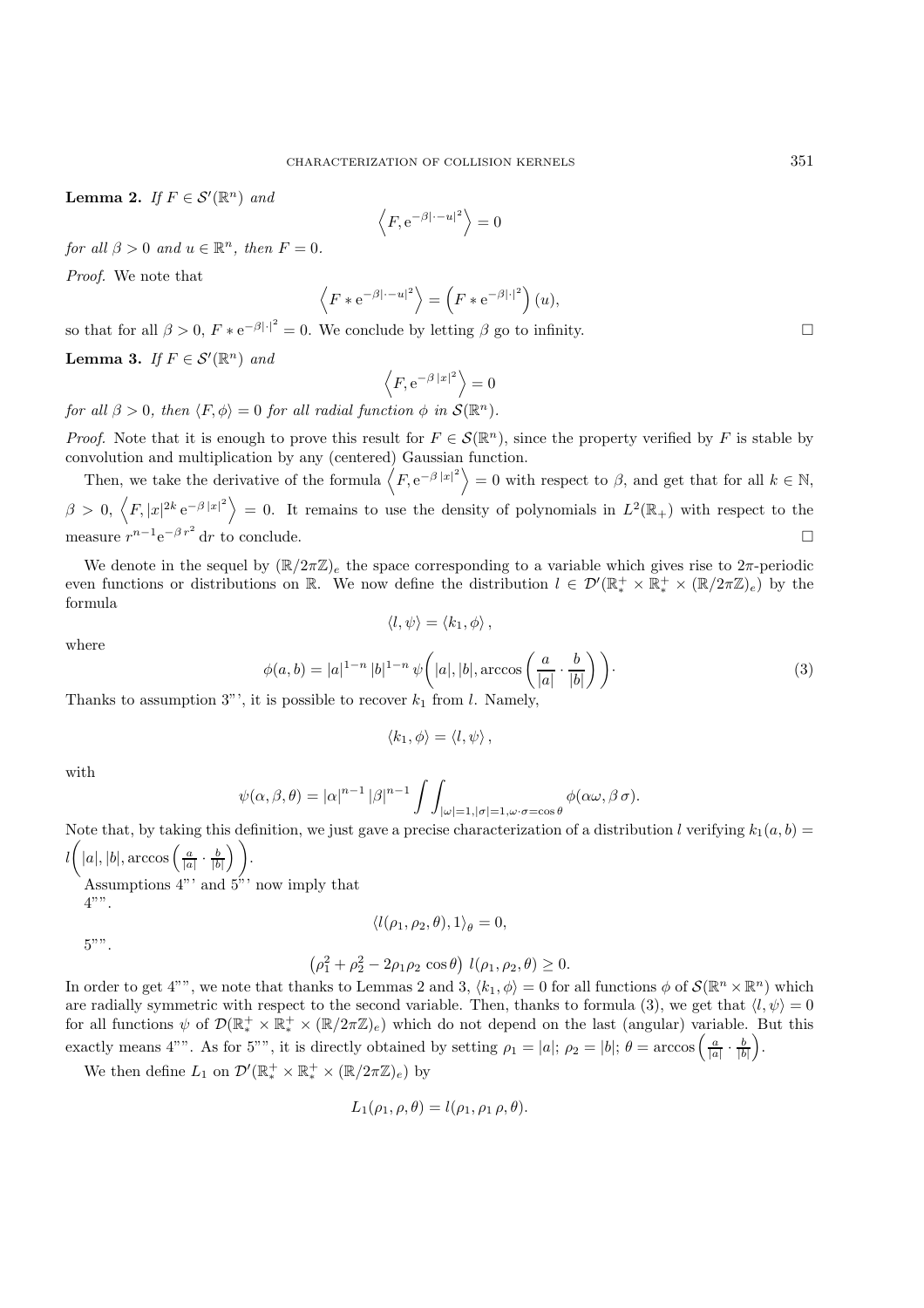Properties 4"" and 5"" become  $4"$ 

$$
\langle L_1(\rho_1,\rho,\theta),1\rangle_{\theta}=0,
$$

 $5$ "".

$$
(1+\rho^2-2\rho\cos\theta)\ L_1(\rho_1,\rho,\theta)\geq 0.
$$

We now prove the following lemma:

**Lemma 4.** *The support of*  $L_1$  *is included in the set*  $\{\rho = 1\}$ *.* 

*Proof.* This lemma is fully proven if we show that  $\langle L_1, \varphi \rangle = 0$  for all test-functions  $\varphi$  vanishing on a neighbourhood of the set  $\{\rho = 1\}$ . For this reason, we consider a nonnegative function  $\Psi(\rho_1, \rho)$  of class  $C^{\infty}$  such that  $\Psi(\rho_1, \rho) = 0$  for all  $\rho \in (1 - \varepsilon, 1 + \varepsilon), \varepsilon > 0$ , and a nonnegative  $\chi \in C_p^{\infty}$ . Then,

$$
\langle L_1(\rho_1,\rho,\theta),\Psi(\rho_1,\rho)\chi(\theta)\rangle_{\rho_1,\rho,\theta} = \left\langle \left(1+\rho^2-2\rho\cos\theta\right)L_1(\rho_1,\rho,\theta),\frac{\Psi(\rho_1,\rho)}{1+\rho^2-2\rho\cos\theta}\chi(\theta)\right\rangle_{\rho_1,\rho,\theta}.
$$

Now, since  $\Psi(\rho_1, \rho) = 0$  in a neighborhood of  $\{\rho = 1\}$ , the function  $\Psi(\rho_1, \rho)/(1 + \rho^2 - 2\rho \cos \theta)$  is still of class  $C^{\infty}$ and then, by 5""',

$$
\langle L_1(\rho_1,\rho,\theta),\Psi(\rho_1,\rho)\chi(\theta)\rangle_{\rho_1,\rho,\theta}\geq 0.
$$

Moreover, 4""' guarantees also that

$$
\langle L_1(\rho_1,\rho,\theta),\Psi(\rho_1,\rho)\otimes 1_\theta\rangle_{\rho_1,\rho,\theta}=0.
$$

If we consider the distribution of  $\mathcal{D}'((\mathbb{R}/2\pi\mathbb{Z})_e)$ :

$$
T = \langle L_1(\rho_1, \rho, \theta), \Psi(\rho_1, \rho) \rangle_{\rho_1, \rho},
$$

the previous conditions imply that  $T \geq 0$  and  $\langle T, 1 \rangle_a = 0$ .

This implies that  $T = 0$ , since T is nonnegative and of mass 0. This in turn ensures that

$$
\langle L_1(\rho_1,\rho,\theta),\Psi(\rho_1,\rho)\otimes\chi(\theta)\rangle=0
$$

for all  $\chi \in C_p^{\infty}$ , so that  $supp(L_1) \subset {\rho = 1}.$ 

The previous lemma allows us to apply a variant of a theorem characterizing the distributions whose support is contained in a plane (see [11], Th. 2.3.5).

**Theorem 5.** Let  $x = (x', x'')$  be a splitting of the variables in  $(\mathbb{R} \text{ or } (\mathbb{R}/2\pi\mathbb{Z})_e)^n$  in two groups. If u is a<br>distribution in  $(\mathbb{R} \text{ or } (\mathbb{R}/2\pi\mathbb{Z})_e)^n$  of order k (with compact support for a non-periodic *distribution in*  $(\mathbb{R} \text{ or } (\mathbb{R}/2\pi\mathbb{Z})_e)^n$  *of order* k *(with compact support for a non periodic variable) contained in the*  $plane x' = 0, then$ 

$$
u(\phi) = \sum_{|\alpha| \le k} u_{\alpha}(\phi_{\alpha})
$$

*where*  $u_{\alpha}$  *is a distribution of compact support and order*  $k - |\alpha|$  *in the* x<sup>''</sup> *variables*,  $\alpha = (\alpha', 0)$  *and* 

$$
\phi_{\alpha}(x'') = \partial^{\alpha}\phi(x',x'')|_{x'=0}.
$$

We consider for a given nonnegative  $\psi \in \mathcal{D}(\mathbb{R}^*_+)$  the distribution  $W_{\psi}(\rho, \theta) = \langle L_1(\rho_1, \rho, \theta), \psi(\rho_1) \rangle$  of  $\mathcal{D}'(\mathbb{R}^*_+ \times$ <br>( $\mathbb{R}^2/2\pi\mathbb{Z})$ ). Note that for all  $\psi$  the distribution  $W_{\psi}$  has a compa  $(\mathbb{R}/2\pi\mathbb{Z})_e$ ). Note that for all  $\psi$ , the distribution  $W_{\psi}$  has a compact support in  $\rho$  (depending on  $\psi$ ), so that we can apply Theorem 5, and get

$$
W_{\psi}(\rho,\theta) = \sum_{i=0}^{m} W_i(\theta) \otimes \delta_{\rho=1}^{(i)},
$$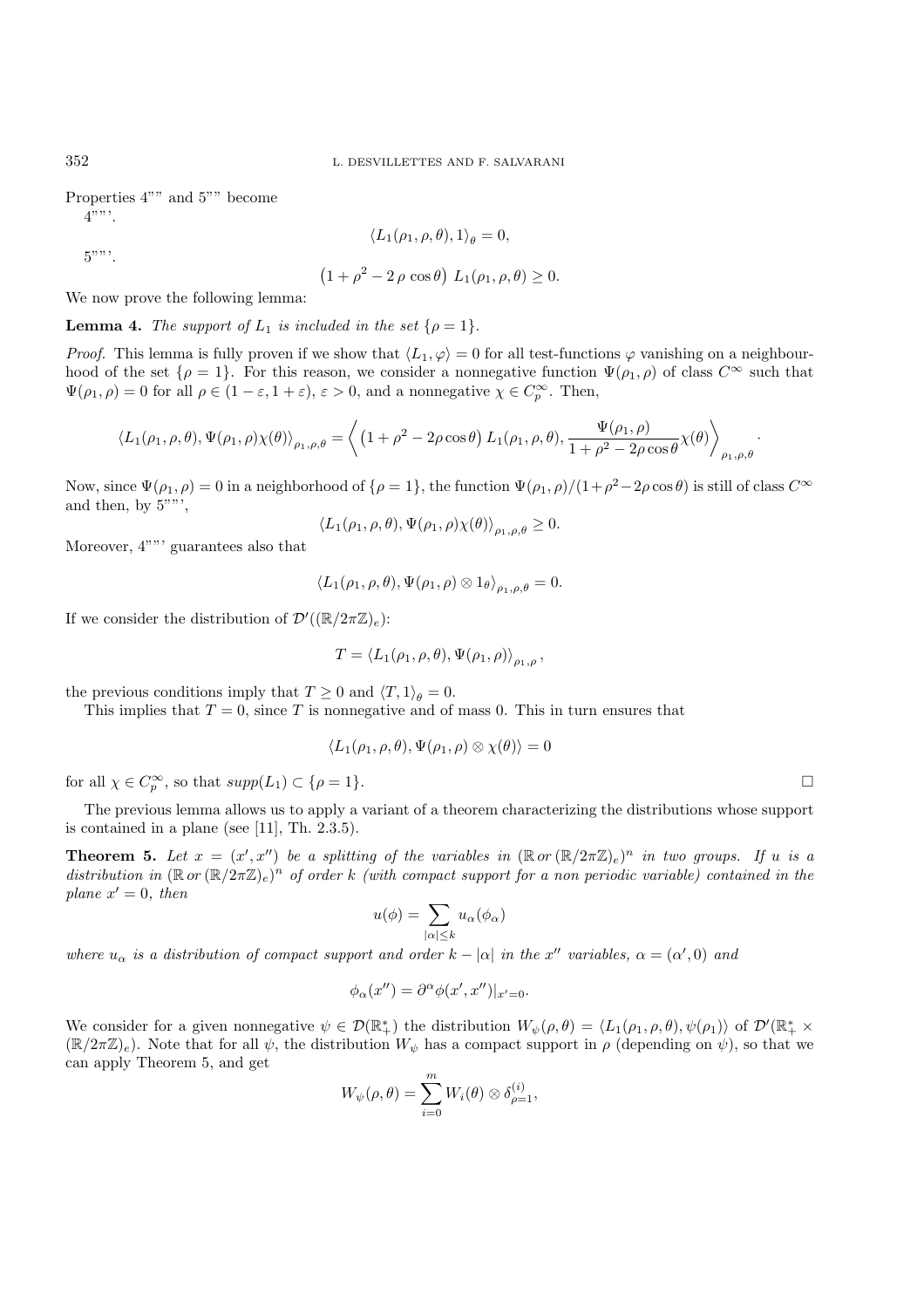where  $W_i \in \mathcal{D}'((\mathbb{R}/2\pi\mathbb{Z})_e)$ . Therefore assumptions 4""' and 5""' respectively become

$$
\left\langle \sum_{i=0}^{m} W_i(\theta) \otimes \delta_{\rho=1}^{(i)}, 1_{\theta} \right\rangle_{\theta} = 0 \tag{4}
$$

and

$$
(1+\rho^2-2\rho\cos\theta)\sum_{i=0}^m W_i(\theta)\otimes\delta_{\rho=1}^{(i)}\geq 0.
$$
 (5)

Thanks to equation (4), if we choose test-functions of type  $\psi(\rho)=(\rho-1)^{j}\Phi(\rho)$ , where  $\Phi$  is a given test function of  $\mathcal{D}(\mathbb{R}^+)$  which is equal to 1 in a neighborhood of  $\rho = 1$ , we obtain a triangular system of equations on the quantities  $\langle W_i(\theta), 1_\theta \rangle_\theta$ , whose solution is

$$
\langle W_i(\theta), 1_{\theta} \rangle_{\theta} = 0, \qquad i = 0, \dots, m. \tag{6}
$$

On the other hand, equation (5) becomes after computation (when  $m \geq 2$ ):

$$
\sum_{i=0}^{m-2} [2(1 - \cos \theta)W_i(\theta) - 2(i+1)(1 - \cos \theta)W_{i+1}(\theta) + (i+2)(i+1)W_{i+2}(\theta)] \otimes \delta_{\rho=1}^{(i)}
$$
  
+ 
$$
[2(1 - \cos \theta)W_{m-1}(\theta) - 2m(1 - \cos \theta)W_m(\theta)] \otimes \delta_{\rho=1}^{(m-1)}
$$
  
+ 
$$
[2(1 - \cos \theta)W_m(\theta)] \otimes \delta_{\rho=1}^{(m)} \ge 0.
$$

We now apply the distribution defined above to functions of type

$$
\psi^*(\rho, \theta) = \left(1 - A(1 - \rho)^m + \frac{A^2}{4}(1 - \rho)^{2m}\right)s(\theta)
$$

for all  $A \in \mathbb{R}$ , where s is an arbitrary nonnegative function.

The function  $\lambda(\rho)=1 - A(1 - \rho)^m + (A^2/4)(1 - \rho)^{2m}$  has the following derivatives at  $\rho = 1$ :

$$
\lambda(1) = 1,
$$
  $\lambda^{(i)}(1) = 0$  for  $i = 1,..., m - 1$   $\lambda^{(m)}(1) = (-1)^{m+1} A m!$ .

It is clear that  $\lambda, \psi^* \geq 0$ , and therefore we get

$$
\langle 2(1-\cos\theta)W_0(\theta) - 2(1-\cos\theta)W_1(\theta) + 2W_2(\theta), s(\theta) \rangle + (-1)^{2m+1} 2Am! \langle (1-\cos\theta)W_m(\theta), s(\theta) \rangle \ge 0. \tag{7}
$$

But this is true for all  $A \in \mathbb{R}$ , so that

$$
\langle (1 - \cos \theta) W_m(\theta), s(\theta) \rangle = 0. \tag{8}
$$

Note that (8) still holds when  $m = 1$  although (7) is slightly different in this case (no term in  $W_2$  appears).

Since s is arbitrary (nonnegative), we get for  $m \geq 1$ ,

$$
(1 - \cos \theta) W_m(\theta) = 0.
$$
\n(9)

We now need the following lemma:

**Lemma 5.** Let  $W \in \mathcal{D}'((\mathbb{R}/2\pi\mathbb{Z})_e)$  *satisfy the equations*  $(1 - \cos \theta)W = 0$  *and*  $\langle W, 1 \rangle = 0$ *. Then*  $W = 0$ *.* 

*Proof.* Since  $(1 - \cos \theta) W = 0$ , we know that  $W = a \delta_0 + b \delta'_0$  (the Dirac masses here are taken in the sense of  $2\pi$ -periodicized distributions). But W is even so that  $b = 0$ . Finally  $a = 0$  because  $(W, 1) = 0$  $2\pi$ -periodicized distributions). But W is even, so that  $b = 0$ . Finally,  $a = 0$  because  $\langle W, 1 \rangle = 0$ .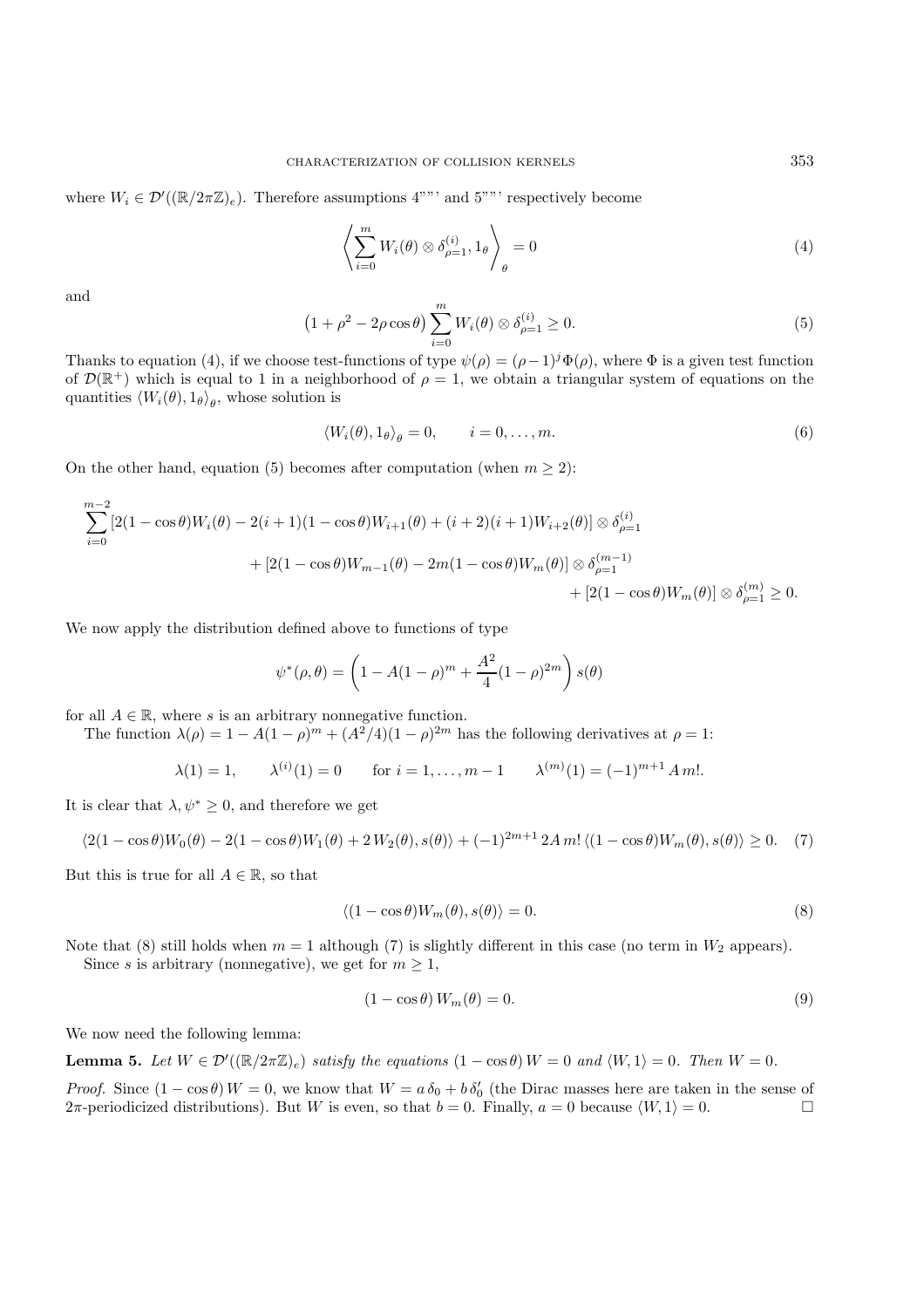Thanks to Lemma 5, (6) and (9), we see that for  $i \geq 1$ ,  $W_i = 0$ .

Then, thanks to (5), we get  $(1 - \cos \theta) W_{\psi} = (1 - \cos \theta) W_0 \ge 0$ , so that  $(1 - \cos \theta) W_{\psi}$  is a measure with support in  $\{g - 1\}$ . Therefore, we get  $(1 - \cos \theta) W_{\psi} = \delta_{\psi} u_{\psi}(\theta)$  for some nonnegative  $2\pi$ -periodic even its support in  $\{\rho = 1\}$ . Therefore, we get  $(1 - \cos \theta) W_{\psi} = \delta_{\rho=1} \mu_{\psi}(\theta)$  for some nonnegative  $2\pi$ -periodic even<br>measure  $\mu_{\psi}$ . But this implies that  $(1 - \cos \theta) L_{\psi}(\rho_{\psi}, \theta)$  is nonnegative and has its support i measure  $\mu_{\psi}$ . But this implies that  $(1-\cos\theta)L_1(\rho_1,\rho,\theta)$  is nonnegative and has its support included in  $\{\rho=1\}$ , so that

$$
(1 - \cos \theta) L_1(\rho_1, \rho, \theta) = \delta_{\rho=1} \mu(\rho_1, \theta)
$$

for some nonnegative measure  $\mu$  which is  $2\pi$ -periodic and even with respect to its second variable.

As a consequence, we see that

$$
L_1(\rho_1, \rho, \theta) = \delta_{\rho=1} \left\{ P f\left(\frac{\mu(\rho_1, \theta)}{1 - \cos \theta}\right) + \alpha \delta_{\theta=0} + \beta \delta'_{\theta=0} \right\}.
$$

But  $L_1$  is even with respect to the third variable, so that  $\beta = 0$ , and  $\langle L_1, 1 \rangle_\theta = 0$ , so that  $\alpha = 0$ . Finally, we get

$$
L_1(\rho_1, \rho, \theta) = \delta_{\rho=1} Pf \left( \frac{\mu(\rho_1, \theta)}{1 - \cos \theta} \right).
$$

Recalling the relation between  $L_1$  and  $K$ , we exactly get formula (1).

## 4. Counterexample

In this section, we discuss the choice of property 5 of Theorem 2, which deals with the positivity of the operator.

Another natural condition would indeed be

6. for all  $f \in C_p^{\infty}(\mathbb{R}), \langle Lf, f \rangle \leq 0$ .

Note however that

$$
Lf(x) = \int -\cos(x - y) f(y) dy
$$
\n(10)

defines a kernel satisfying 1, 2, 3, 4 and 6, but which is not of the form given in the conclusion of Theorem 2 (it does not satisfy condition 5).

In fact a simple Fourier analysis of the problem shows that

$$
Lf(x) = \int k(x - y) f(y) dy
$$

defines a kernel satisfying 1, 2, 3, 4 and 6 as soon as

$$
c_0(k) = 0, \qquad c_m(k) = c_{-m}(k) \le 0 \qquad \text{for all} \qquad m \in \mathbb{N}^*.
$$

In the nonlinear case, the analogue of assumption 6 would be Boltzmann's H-theorem. It seems however difficult to produce counterexamples analogous to (10) in such a situation.

*Acknowledgements*. F.S. acknowledges the GNFM of the Italian National Institute of Higher Mathematics (INDAM) for partial support. Both authors acknowledge the EU financed network No. HPRN-CT-2002-00282. We finally wish to thank Prof. Claude Bardos and François Golse for pointing out to us the interest of the problem studied here.